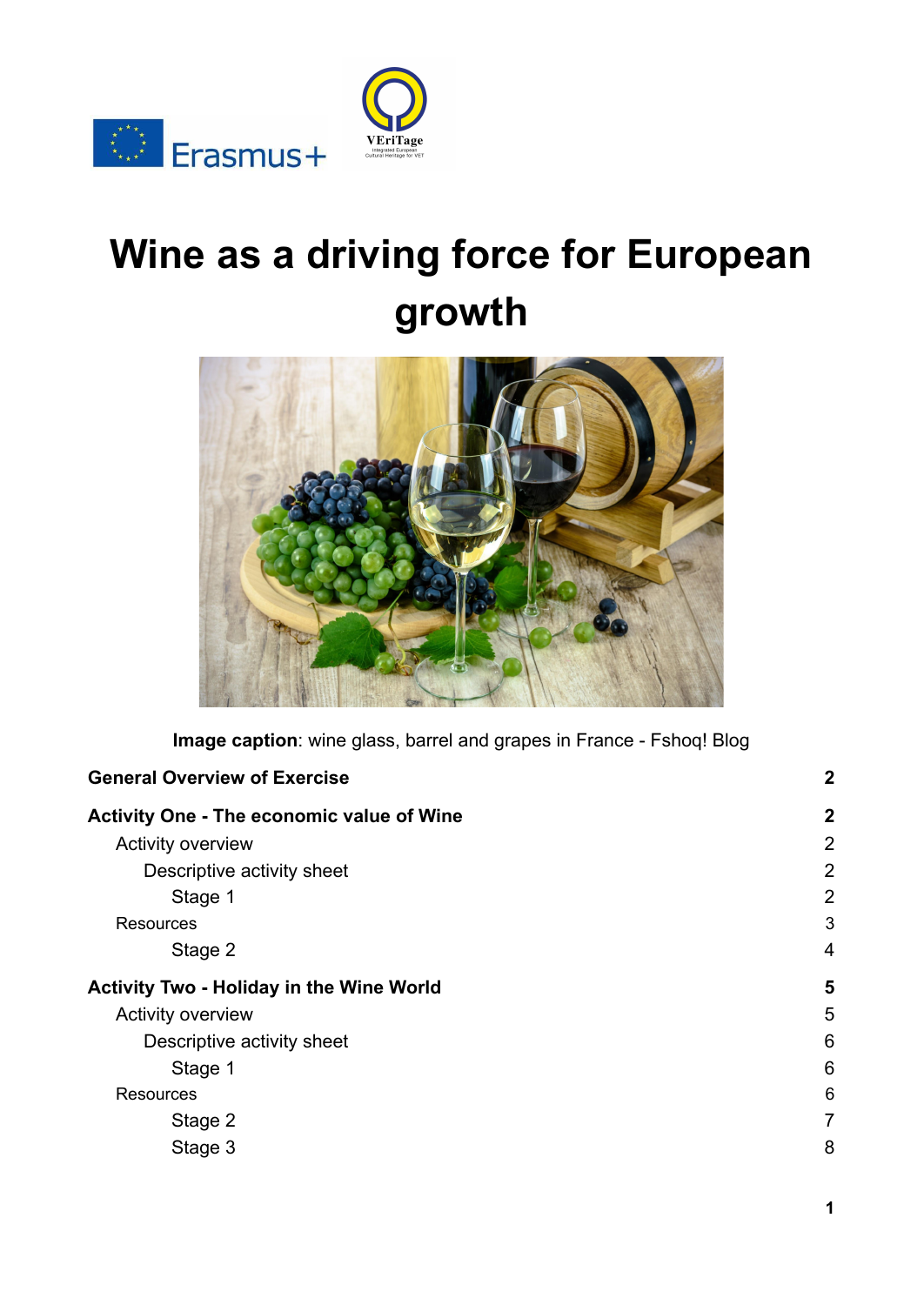



## <span id="page-1-0"></span>**General Overview of Exercise**

Wine in Europe comes from very old traditions. Wine was considered healthy. Wines in Europe represent all that is traditional in winemaking.

In no other place a wine reflects the culture of the people who created it and the flavours of the land in which it grew as it does in Europe. Some of the wines are named after the places where they were created, some others after the grapes from which they were born. European wines follow local tastes more than international trends.

## <span id="page-1-1"></span>**Activity One - The economic value of Wine**

## <span id="page-1-2"></span>**Activity overview**

Europe is a leading wine producer, producing around 175m hl every year and accounting for 45% of wine-growing areas, 65% of production, 57% of global consumption and 70% of exports in global terms (DG Agriculture data). The wine sector permeates many levels of the European life, contributing significantly in socio-economic, environmental and societal terms: where vines grace the landscape, the wine sector provides employment to millions, helping sustain the fabric of rural societies and maintain a way of life that is central to the very notion of European identity (Comité Européen des entreprises de Vin/ CEEV).

The activity can be carried out during general subjects (culture) lessons or Bar laboratory.

#### <span id="page-1-3"></span>**Descriptive activity sheet**

<span id="page-1-4"></span>**Stage 1**

Duration: 3 hours

Description: The whole class is divided into small heterogeneous groups (five/six students).

Each group reads the information related to the city of Porto and Douro Region (in Portugal) and how they grow thanks to the wine sector.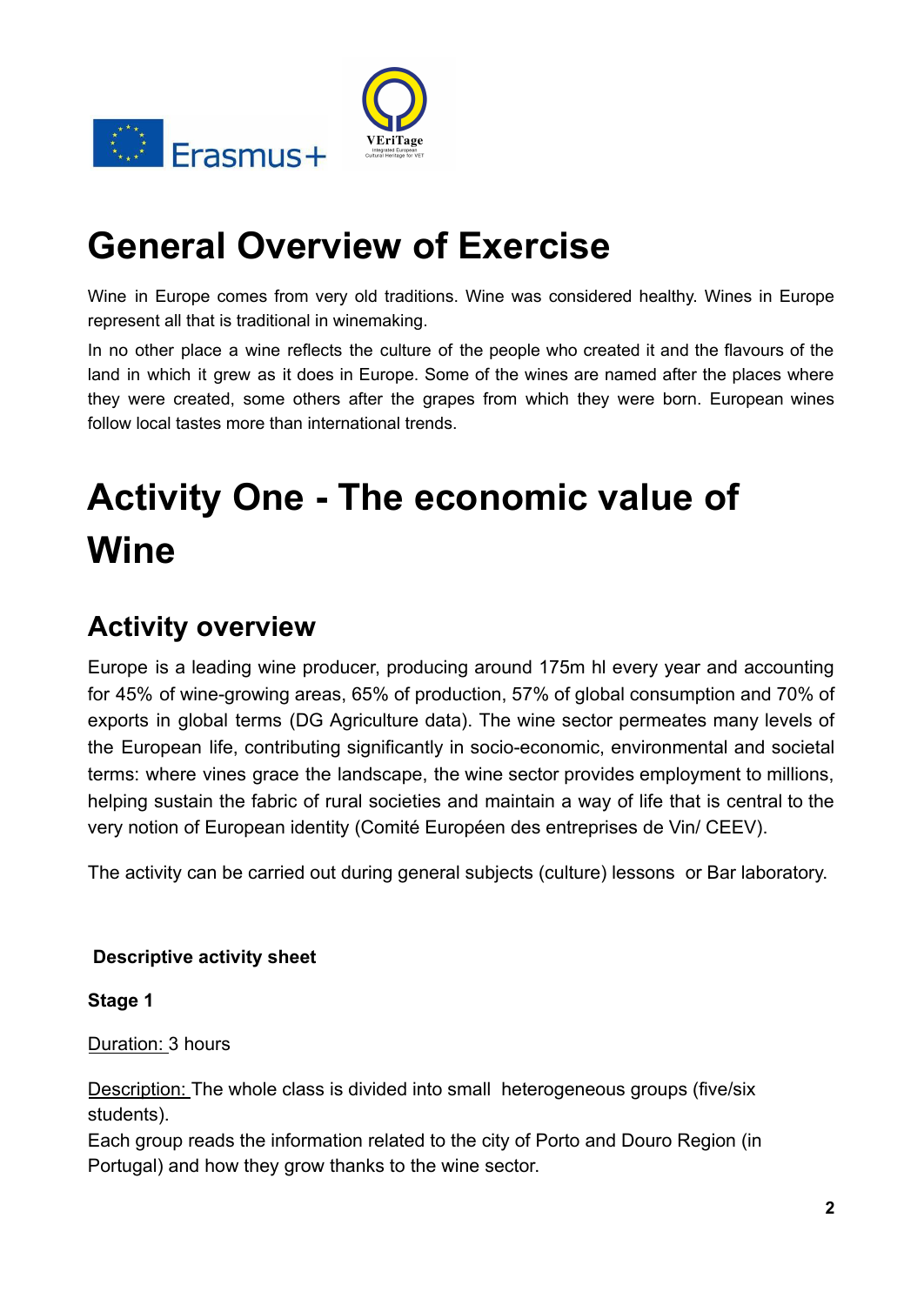



Then the group prepares a report on it: it can be in the form of a poster, digital document, brochure, leaflet, photo..

Difficulty level: Basic

Objectives:

- To increase a positive attitude and also a curiosity about the world, an openness to imagine new possibilities, and a willingness to participate in cultural experiences.
- To know the basic function and use of different devices
- To improve students' knowledge of reading and understanding of information
- To increase the ability to work collaboratively, in order to plan and manage projects.

#### Key competencies:

- Cultural awareness and expression
	- Digital competence
	- Literacy
	- Entrepreneurship
	- Competence

### <span id="page-2-0"></span>**Resources**

Human Resources: Teacher/trainer in general subjects (culture) or Bar laboratory teacher

Technical Resources/Equipment: Laptop and internet connection.

Online Resources:

- Porto: its history and economy  $\rightarrow$  <http://www.greatwinecapitals.com/capitals/porto>
- The history of wine → <https://vinepair.com/wine-colonized-world-wine-history/#1>  <https://winefolly.com/update/a-brief-illustrated-history-of-wine/>  <https://www.wineinmoderation.eu/en/content/History-Tradition-of-Wine.4>
- Local economic development in Europe  $\rightarrow$ [http://csinvesting.org/wp-content/uploads/2012/07/an\\_economic\\_history\\_europe.pdf](http://csinvesting.org/wp-content/uploads/2012/07/an_economic_history_europe.pdf)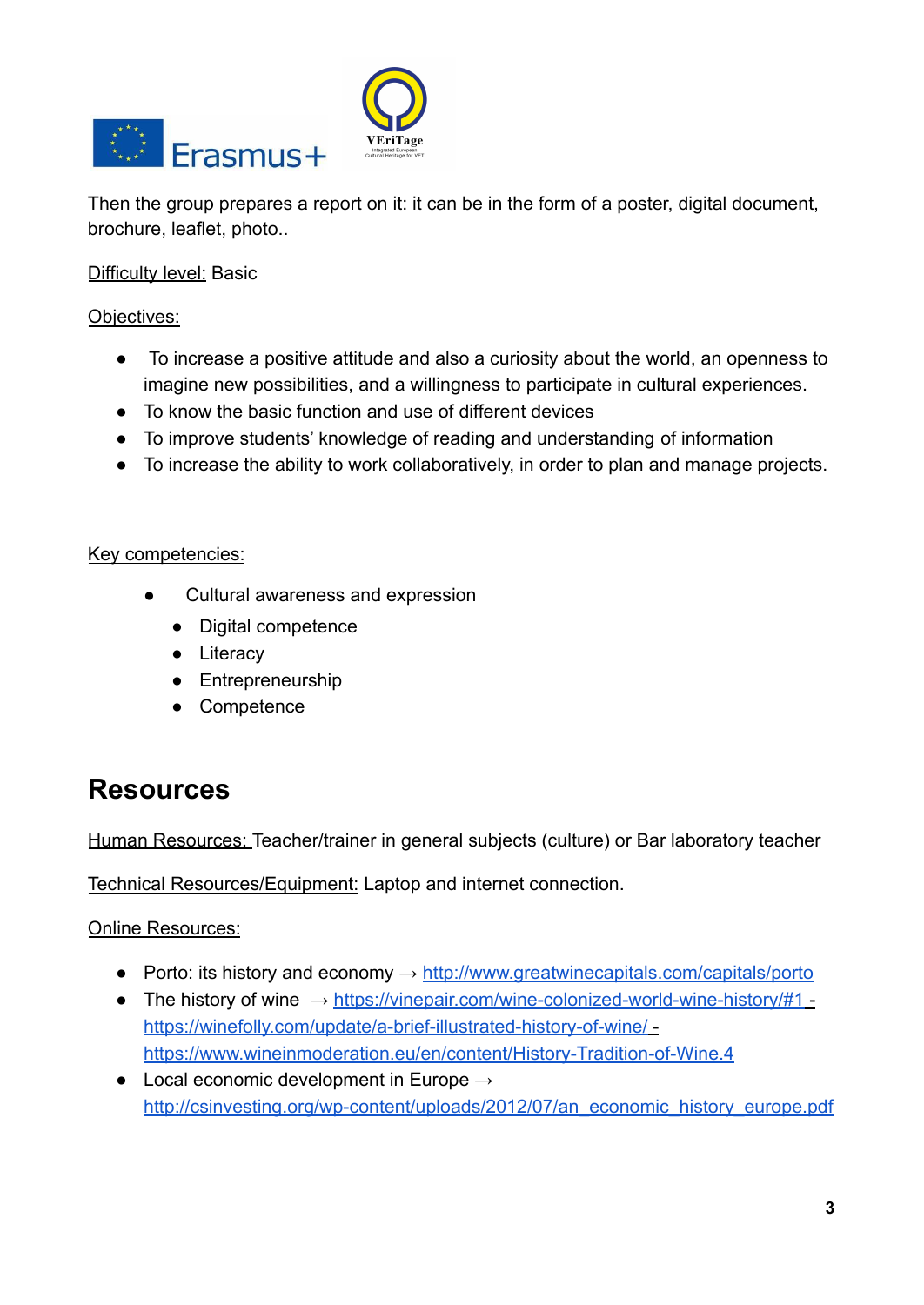



#### <span id="page-3-0"></span>**Stage 2**

Duration: 4 hours

Description: Do a research on your own city or region, in order to discover which is the most important product or sector which helped the economic, social, architectural, tourist etc growth. Then, prepare a video to motivate people to visit your city or region and share your video with the other teams and talk about them.

#### Difficulty level: Basic

#### Objectives:

- To increase the ability to work collaboratively, in order to plan and manage projects. To improve problem-solving skills.
- To increase student's understanding of how digital technologies can support communication, creativity and innovation.
- To acquire the skills to communicate both orally and in writing abilities to distinguish and use different types of sources, to search for, collect and process information, to use aids, and to formulate and express one's oral and written arguments appropriate to the context.

#### Key competencies:

- Entrepreneurship competence
	- Digital competence
	- Literacy

#### Resources: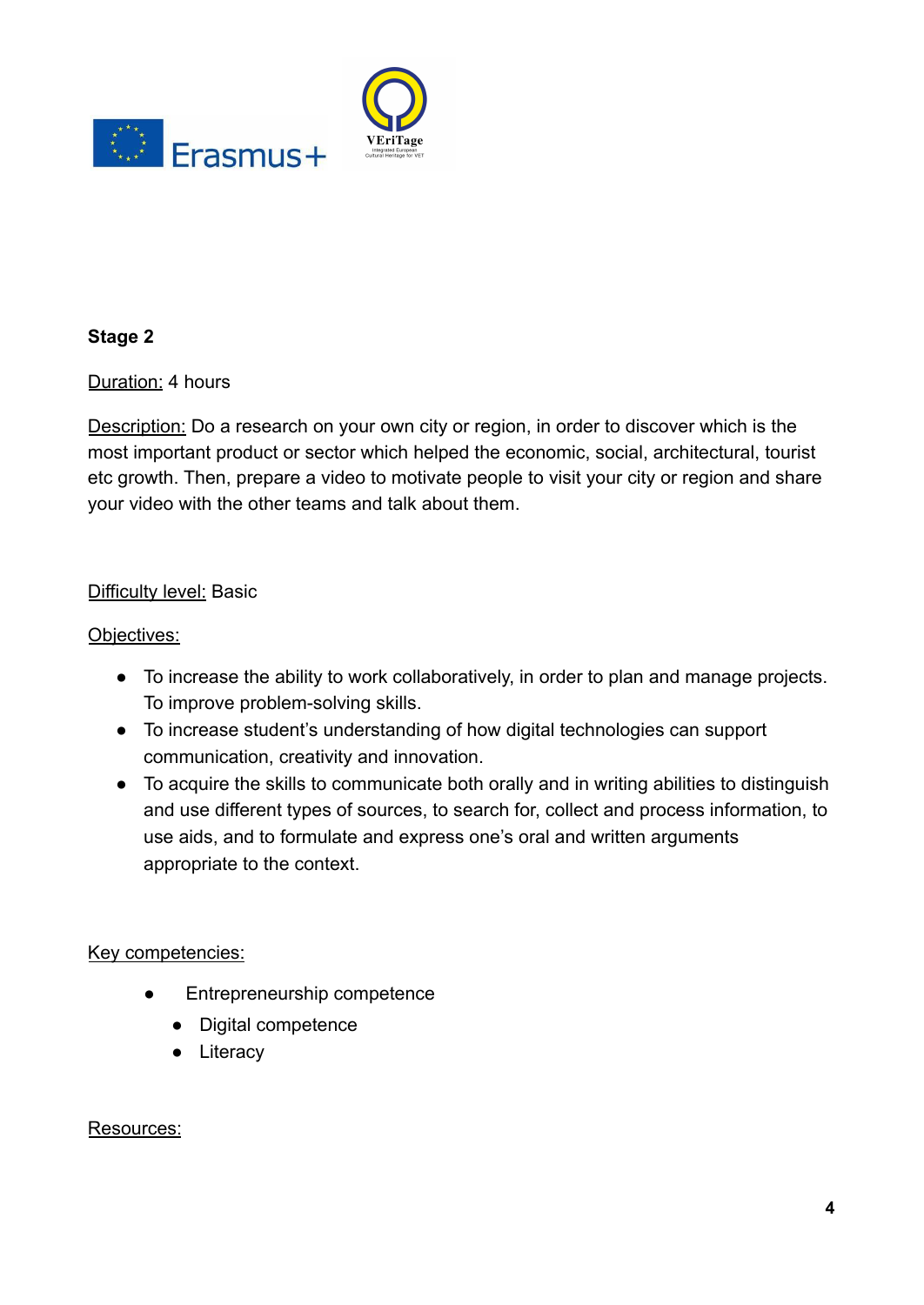

Human Resources: Teacher/trainer in general subjects (culture) or Bar laboratory teacher

Technical resources: Laptop and internet connection, Papers and pens, Camera (or smartphone).

## <span id="page-4-0"></span>**Activity Two - Holiday in the Wine World**

### <span id="page-4-1"></span>**Activity overview**

Miguel Torga, one of the most influential Portuguese poets and writers of the twentieth century, described Douro (a famous wine valley) in the following way: "*The Douro sublimated. It's not a view that the eyes contemplate: it's an excess of nature. Terraces made by ancient titanic men climbing the slopes, volumes, colours and modulations that no sculptor, painter or musician can translate, horizons dilated far beyond the plausible limits of the vision. A virgin universe, as if it had just been born, already filled with harmony, serenity, silence that not even the river dares to break, in a sneak fading up on the back of the mountain, or staring deep down, reflecting its own amazing. A geological poet. A supreme splendour.*"

The human intervention in the landscape is all too apparent, visible in thousands of terraces, mainly composed of shale, although in some parts there are granitic soils, across the region, challenging the gravity of steep slopes where the vineyards are planted. The secular traditions of the culture of Wine and the work done by man to build thousands of miles of walls along the slopes, resulted in the creation of a landscape of indescribable beauty to the common human.

For these reasons, thanks to the wine, in Europe was born a sections of enotourism which consists of visits to wineries, [tasting](https://en.wikipedia.org/wiki/Wine_tasting) wines, vineyard walks, or even taking an active part in the harvest.

The activity can be carried out during general subjects (culture) lessons or Bar laboratory.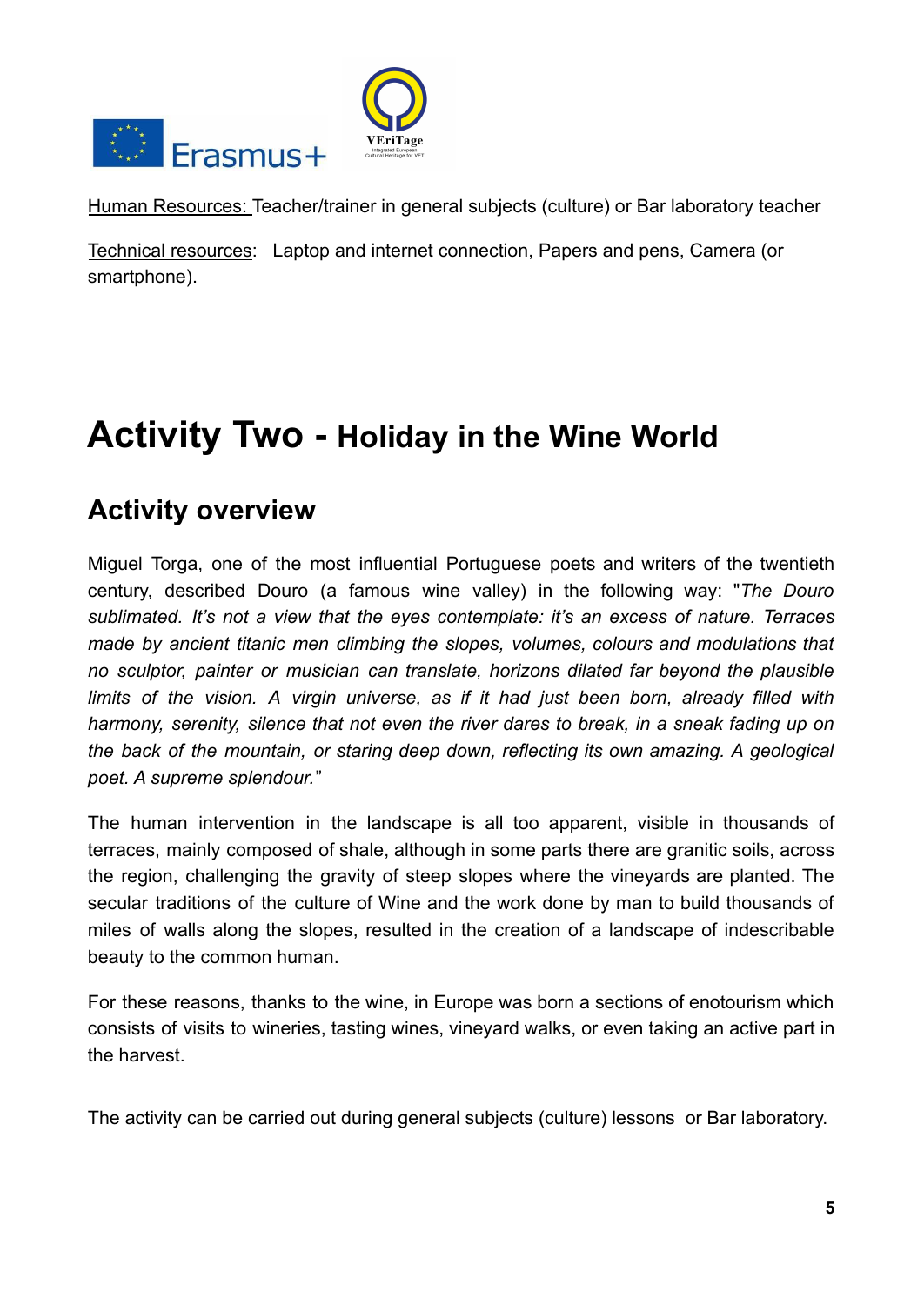



#### <span id="page-5-0"></span>**Descriptive activity sheet**

<span id="page-5-1"></span>**Stage 1**

Duration: 2 hours

Description: The whole class is divided into small heterogeneous groups (five/six students).

Each group must pretend to be a tour operator.

It should organize a wine-tour or holiday thinking about all the information that a tourist needs: travel, accommodation , visits to wineries, tasting

wines, any other activity a winery could offer.

The groups also define a price per person.

#### Difficulty level: Basic

Objectives:

- To increase the ability to work collaboratively, in order to plan and manage projects. To improve problem-solving skills..
- To increase a positive attitude and also a curiosity about the world, an openness to imagine new possibilities, and a willingness to participate in cultural experiences.

#### Key competencies:

- Entrepreneurship competence
	- Cultural awareness and expression

### <span id="page-5-2"></span>**Resources**

Human Resources: Teacher/trainer in general subjects (culture) or Bar laboratory teacher

Technical Resources/Equipment: Laptop and internet connection.

#### Online Resources:

- The history of wine  $\rightarrow$  <https://world-food-and-wine.com/wine-in-europe>
- The European wine sector  $\rightarrow$  <https://www.thewinelab.eu/en/> <https://winefolly.com/tutorial/european-wine-exploration-map/>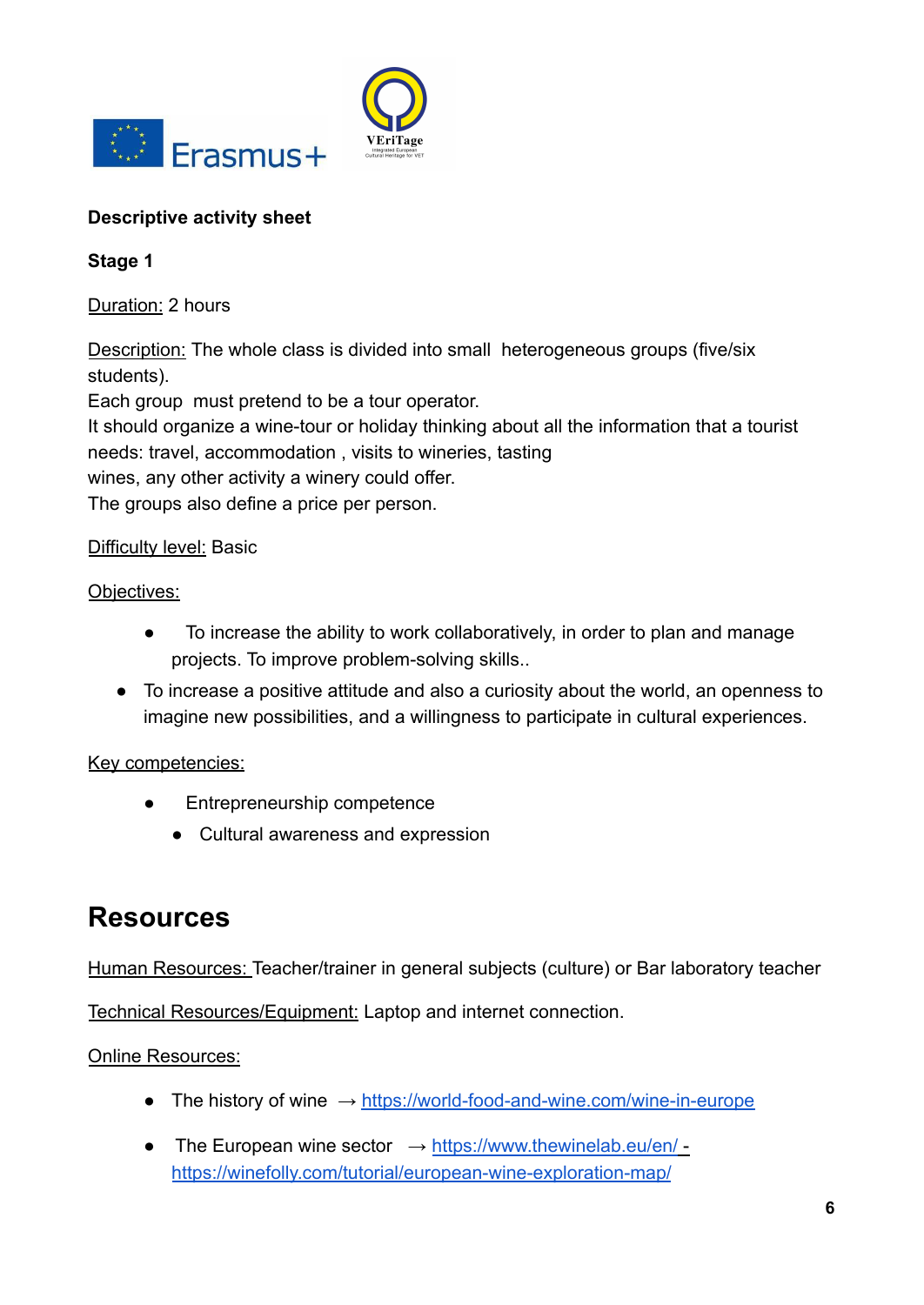



#### <span id="page-6-0"></span>**Stage 2**

Duration: 2 hours

Description: The class then produces a flyer to advertise the tour. The group can produce it in the format it prefers: using [canva](https://www.canva.com/) (or any other tool), drawing it etc.

#### Difficulty level: Intermediate

#### Objectives:

- To increase the ability to work collaboratively, in order to plan and manage projects. To improve problem-solving skills..
- To increase student's understanding of how digital technologies can support communication, creativity and innovation.
- To acquire skills to communicate both orally and in writing abilities to distinguish and use different types of sources, to search for, collect and process information, to use aids, and to formulate and express one's oral and written arguments appropriate to the context.

#### Key competencies:

- Entrepreneurship competence
	- Digital competence
	- Literacy

#### Resources:

Human Resources: Teacher/trainer in general subjects (culture) or Bar laboratory teacher

Technical Resources/Equipment: Laptop and internet connection, Papers and pens, Camera or smartphone